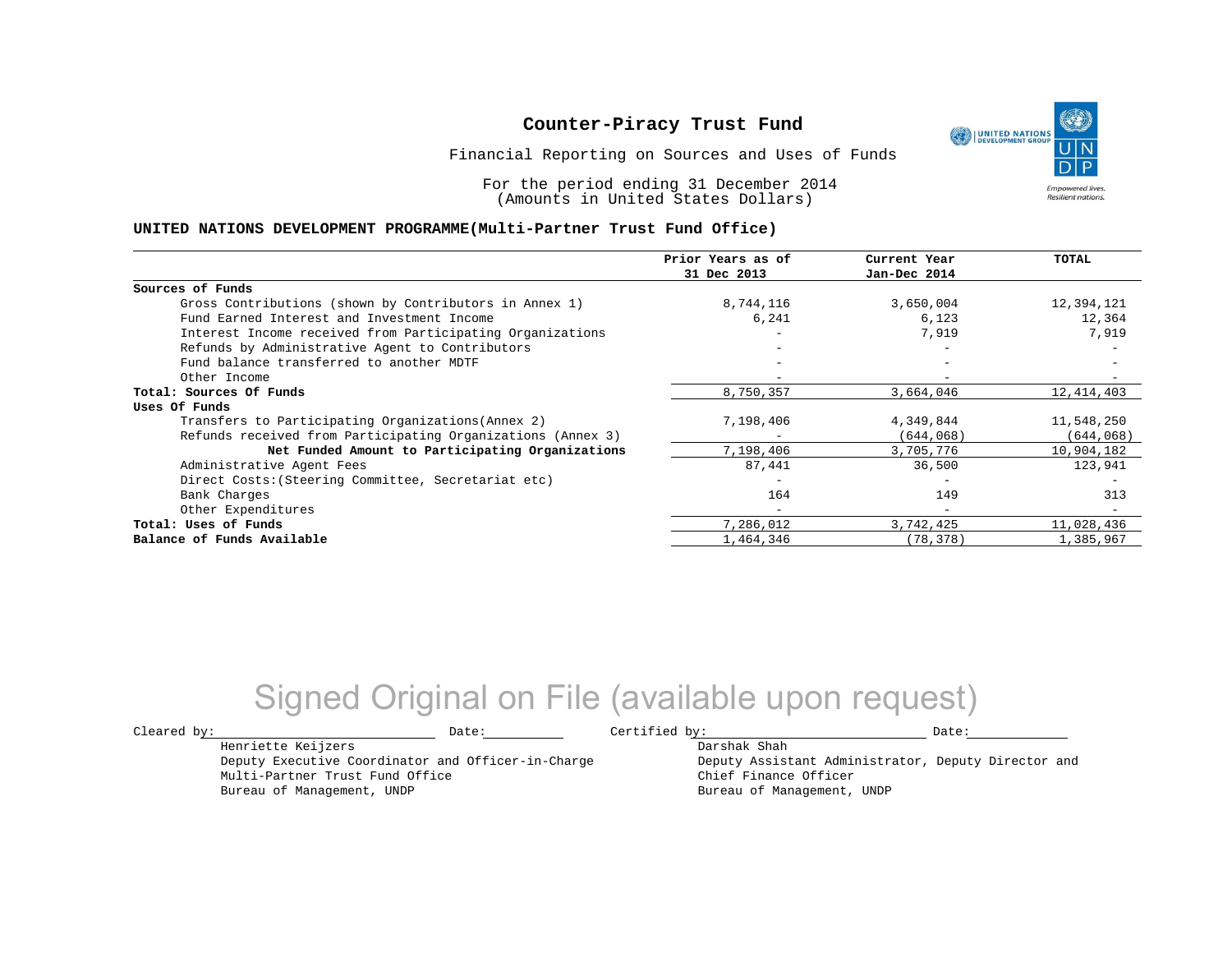

Financial Reporting on Sources and Uses of Funds

For the period ending 31 December 2014 (Amounts in United States Dollars)

#### **UNITED NATIONS DEVELOPMENT PROGRAMME(Multi-Partner Trust Fund Office)**

**Annex - 1: Gross Contributions**

|                                   | Prior Years as of | Current Year             | TOTAL      |
|-----------------------------------|-------------------|--------------------------|------------|
|                                   | 31 Dec 2013       | Jan-Dec 2014             |            |
| Contributors                      |                   |                          |            |
| DP World                          | 99,964            |                          | 99,964     |
| GOVERNMENT OF BELGIUM             | 63,625            |                          | 63,625     |
| GOVERNMENT OF FRANCE              | 584,860           |                          | 584,860    |
| GOVERNMENT OF GERMANY             | 2,000,000         |                          | 2,000,000  |
| GOVERNMENT OF ITALY               | 836,372           | 93,375                   | 929,747    |
| GOVERNMENT OF JAPAN               |                   | 1,626,800                | 1,626,800  |
| GOVERNMENT OF KUWAIT              | 445,376           |                          | 445,376    |
| GOVERNMENT OF NETHERLANDS         | 1,341,500         |                          | 1,341,500  |
| GOVERNMENT OF NORWAY              | 628,160           | 410,425                  | 1,038,585  |
| GOVERNMENT OF QATAR               | 244,538           | 100,000                  | 344,538    |
| GOVERNMENT OF REPUBLIC OF KORE    | 444,538           | 200,000                  | 644,538    |
| GOVERNMENT OF SAUDI ARABIA        | 300,000           |                          | 300,000    |
| GOVERNMENT OF SPAIN               | 175,635           | 19,169                   | 194,804    |
| GOVERNMENT OF<br>TURKEY           | 122,269           |                          | 122,269    |
| GOVERNMENT OF<br>UNITED ARAB EMIR | 445,376           | 445,376                  | 890,752    |
| GOVERNMENT OF<br>UNITED KINGDOM   | 513,858           | 754,860                  | 1,268,718  |
| GOVERNMENT OF UNITED STATES OF    | 498,046           | $\overline{\phantom{m}}$ | 498,046    |
| Total: Contributions              | 8,744,116         | 3,650,004                | 12,394,121 |

Signed Original on File (available upon request)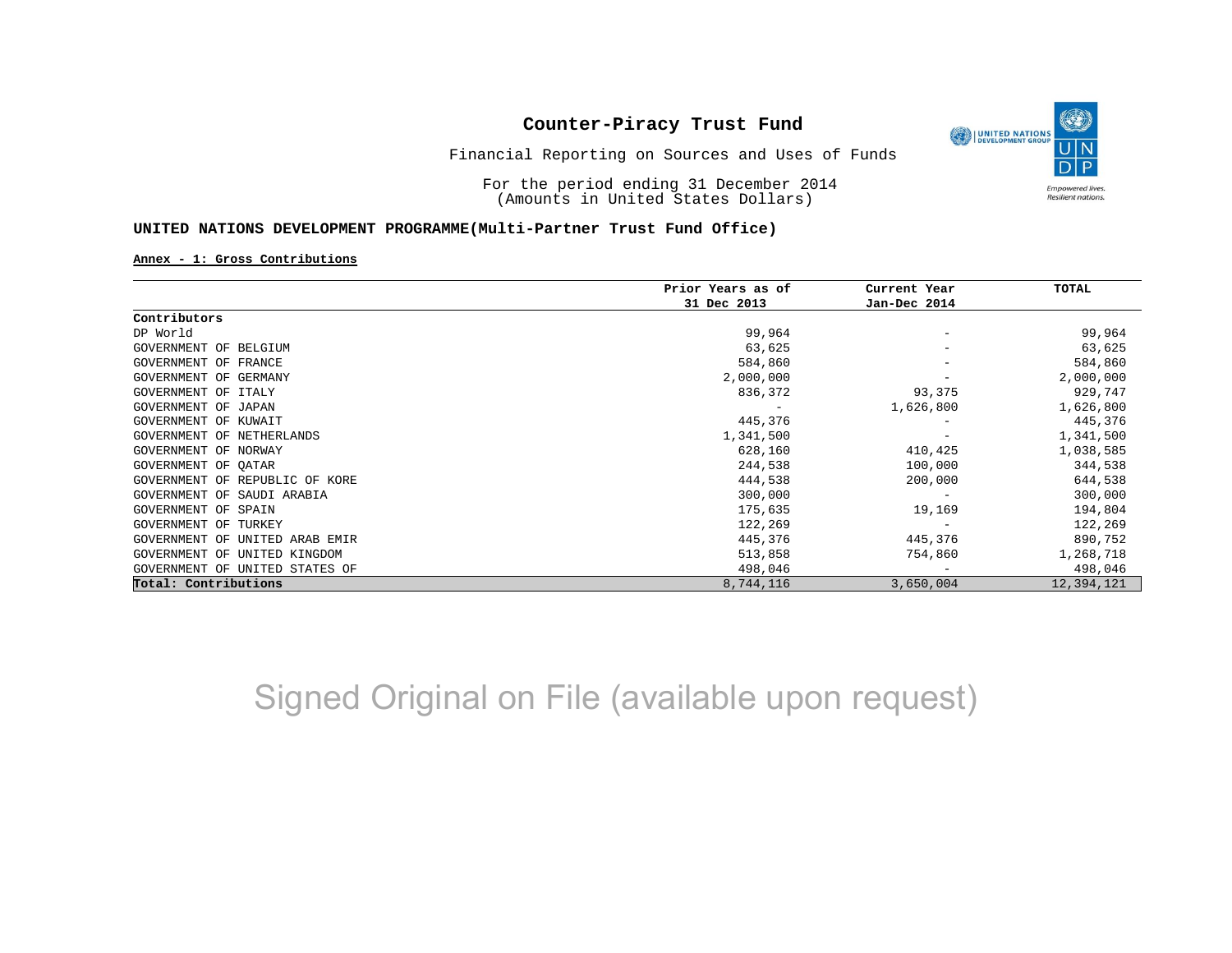

Financial Reporting on Sources and Uses of Funds

For the period ending 31 December 2014 (Amounts in United States Dollars)

#### **UNITED NATIONS DEVELOPMENT PROGRAMME(Multi-Partner Trust Fund Office)**

#### **Annex - 2: Transfers to Participating Organizations**

|                                                | Prior Years as of        | Current Year             | TOTAL      |
|------------------------------------------------|--------------------------|--------------------------|------------|
|                                                | 31 Dec 2013              | Jan-Dec 2014             |            |
| <b>FAO</b>                                     | 400,000                  | 750,000                  | 1,150,000  |
| IMO                                            | 150,000                  | 237,668                  | 387,668    |
| UNDP                                           | 2,165,880                | $\overline{\phantom{m}}$ | 2,165,880  |
| UNODC                                          | 4,482,526                | 2,979,000                | 7,461,526  |
| UNOLA                                          | $\overline{\phantom{0}}$ | 383,176                  | 383,176    |
|                                                |                          |                          |            |
| Total Transfers to Participating Organizations | 7,198,406                | 4,349,844                | 11,548,250 |

# Signed Original on File (available upon request)